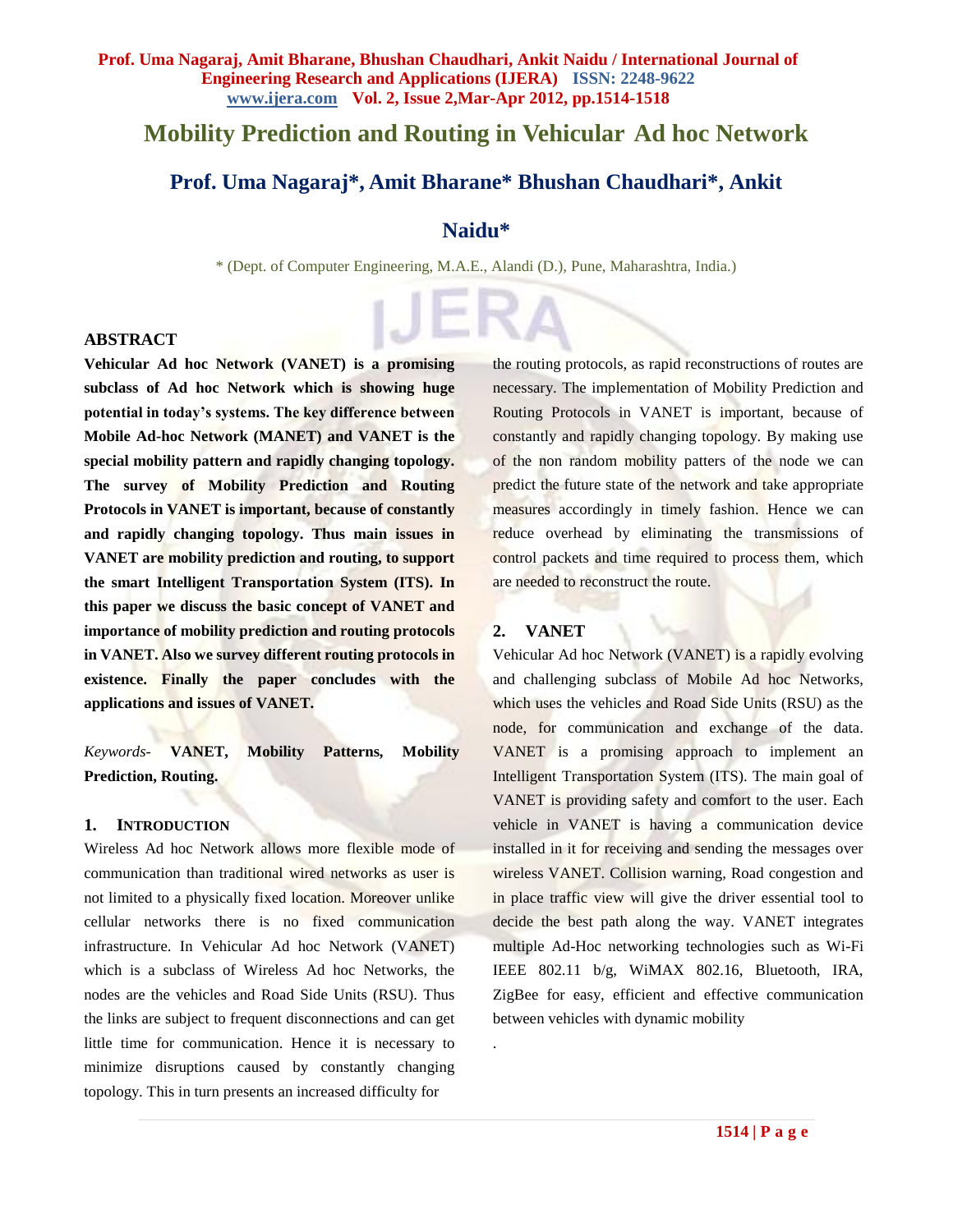

Fig.1 General View of VANET

#### **3. MOBILITY PREDICTION**

Mobility Prediction of a node is "the estimation of their future locations". The definition of "location" depends on the kind of wireless network. In infrastructure networks, location means the access point to which the mobile terminal is connected. Many location prediction methods are proposed. The main advantage of location prediction is to allocate, in advance, the convenient next access point before the mobile terminal leaves its current one, in order to reduce the interruption in communication between terminal mobiles. A simple MOBILITY PREDICTION can be illustrated as given below; Fig. 2 represents an Ad Hoc network with four nodes which are A, B, C and D.



Fig.2 Simple Mobility Scenario in Ad- hoc network

A is stable, C moves slowly towards A and B moves rapidly away from A and D. If A chooses B as intermediate node, then the communication will not last long time since the link (A, B) will be rapidly broken, due to the mobility of B. But if A, takes into account the mobility of B and C, it will choose C as intermediate node because the expiration time of the link  $(A,C)$  is superior to that of  $(A,$ B), since C have chance to remain in A transmission range, more than B. The fact that A chooses C as next hop to reach D contributes to the selection of the most stable path. According to this example we can predict the next location of the vehicle and by selecting the most stable path, mobile node can avoid future link failure which improves routing. In typical VANETs, nodes exhibit some degree of regularity in the mobility pattern. For example, a car traveling on a road is likely to follow the path of the road, is likely to maintain its heading and speed for some period of time before it changes them. By exploiting a mobile node's non-random traveling pattern, we can predict the future state of a network topology and thus provide a transparent network access during the period of topology changes. Generally in mobility prediction enhancement, GPS position information is used to estimate the expiration time of the link between two adjacent nodes. Based on this prediction, routes are reconstructed before they expire. The main goal of location prediction is to provide a seamless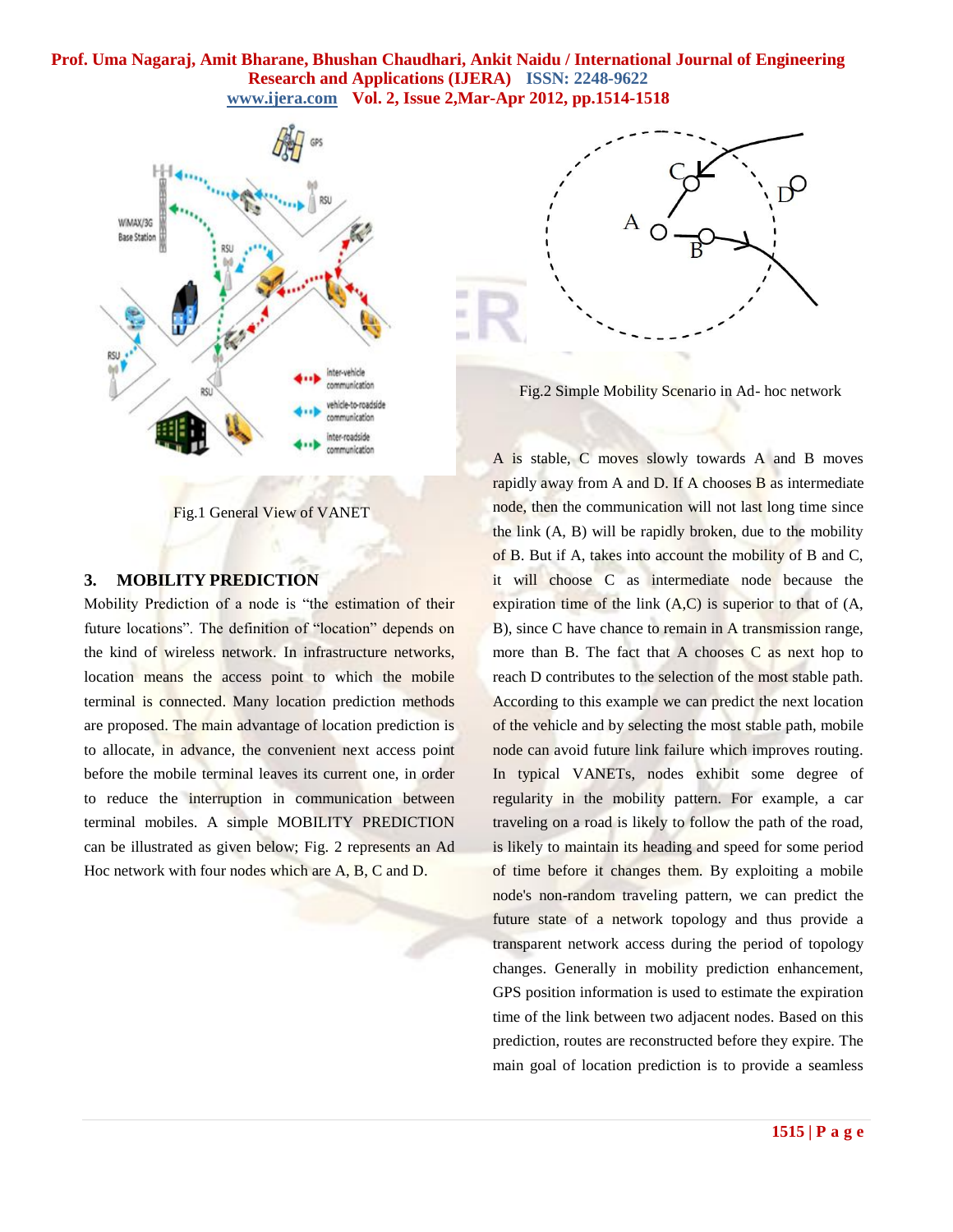connection service by reacting before the connectivity breaks.

#### **4. ROUTING TECHNIQUES**

In VANET each node acts as an independent router. Each node or as we can say router updates the list of nodes dynamically with changes in network topology, due to this we can't use traditional routing algorithms without any modifications. Another notable factor is the presence of very large resources in nodes which makes techniques like flooding relatively easy to use. In our paper we have considered three types of routing techniques they are:-

#### 1.1. Broadcast Routing

One of the popular routing techniques which are used in VANET is broadcast. Broadcast is usually done if we want to transmit data to maximum nodes possible, which is the case when an accident or an event occurs. Broadcast uses concept of "Flooding" to a large degree which is supported by the large resources present on the nodes. Surveys have revealed that broadcast is more efficient when small numbers of nodes are involved.



Fig.3 Broadcast Routing

#### 1.2. Geocast Routing

Geocast Routing focuses on particular regions which are focused on and information is delivered to that specific area only using geocast satellites. The area which is selected for transmission is called as 'Zone of Relevance' or ZOR. Only nodes in the ZOR are delivered and vehicles outside it are ignored to avoid unnecessary unplanned

actions. The packets are flooded in the region and to reduce the amount of overhead and network congestion by defining a forwarding zone. Geocast however has its own set of problems in form of network partitioning and unfavorable neighbors which can pose problem for transmission, due to such different problems and difficulties this Geocast routing has less efficiency and that"s it rarely used while implementing of routing mechanism in vehicular ad hoc networks.



### Fig.4 Geocast Routing

#### 1.3. Cluster Based Routing

In the Cluster Based Routing, a virtual partition or a cluster is created between nodes or vehicles. This is done for providing high scalability as well as flexibility. This is done by creating cluster (group) of nodes with the provision of one head node that is called "Cluster Head" which is responsible for intra- as well as inter-cluster coordination respectively. Thus the cluster head is interface between two or many clusters participating in communication and is responsible for secure communication and co-ordination within cluster and network as well. Each cluster has only one cluster-head and act as gateway for moving nodes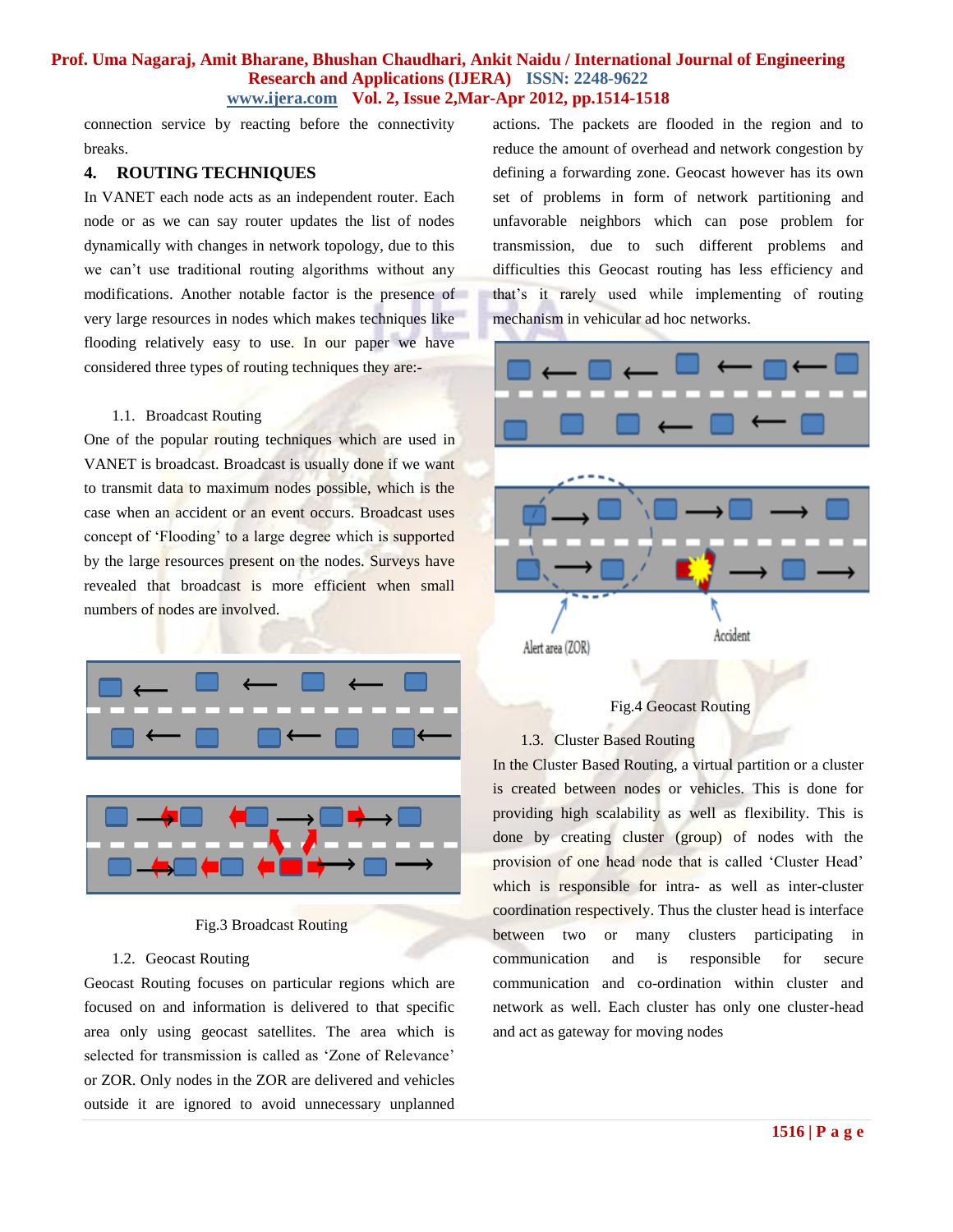



#### **5. APPLICATIONS**

VANET represents a challenging class of mobile ad-hoc networks that enables vehicles to intelligently communicate with each other according to the architecture implemented i.e. WLAN/Cellular, Ad hoc, Hybrid. As more and more research is going on in the VANET, very innovative and newer applications are emerging. So according to the service the applications provide, the applications of VANET are classified into three main categories and they"re,

### 1.4. Safety Oriented Applications

These applications are to monitor the surrounding roads, approaching vehicles, surface and curves of the road and other safety related issues. Some of the Safety Oriented Applications are Slow/Stop Vehicle Advisor (SVA), Congested Road Notification (CRN), Vision Enhancer, etc. The SVA is an application in which a slow or motionless vehicle will broadcast alert message to its neighborhood vehicles (nodes). The CRN detects and notifies about road congestions and accident situations, which can be used for efficient route and journey planning. Also in post-crash notification, a vehicle involved in an accident would broadcast warning messages about its position to trailing vehicles so that it can take decision with time in hand as well as pass information to the highway patrol for support. In Vision Enhancer, drivers are given a clear view of vehicles and obstacles in heavy fog or heavy rain conditions and can learn about the existence of vehicles hidden by obstacles, buildings, and by other vehicles. Safety applications also include immediate collision warning, emergency message dissemination, left/right turn assistant, lane changing warning, intersection decision support, etc. In safety applications communications are usually of broadcast type.

### 1.5. Convenience Oriented Applications

These applications are mainly of Traffic Management type. They deal with the traffic management issues, to establish the Intelligent Transportation System (ITS). So these applications can also be called as Non-safety Oriented Applications. Some of the applications can be Parking Availability Notification (PAN), Location Finder, Toll Collection, etc. Parking Availability Notification helps to find the availability of space in parking lot in a certain geographical area as per the weather conditions. For the convenience of the vehicle, highway and urban area maps are available. Location Finder can help unknown passenger to find the shopping center, hotels, gas stations, etc., in the nearby area along the road, with the help of GPS, sensors and database from the nearest roadside base station. Toll Collection is yet another application for vehicle toll collection at the toll booths without stopping the vehicles. In non-safety applications communication is on demand, only request-response based.

#### 1.6. Comfort Oriented Applications

These applications can be considered as the Commercial Applications. These provides the driver and the members in vehicle with the entertainment and services such as web access, streaming audio and video, etc.

### **6. ISSUES IN VANET**

Security of message content is a big issue VANET. The content of a received message has to be verified within a short time to be able to use the information as soon as possible. Authentication service deals with assuring that the communication is authentic. Vehicle should react to